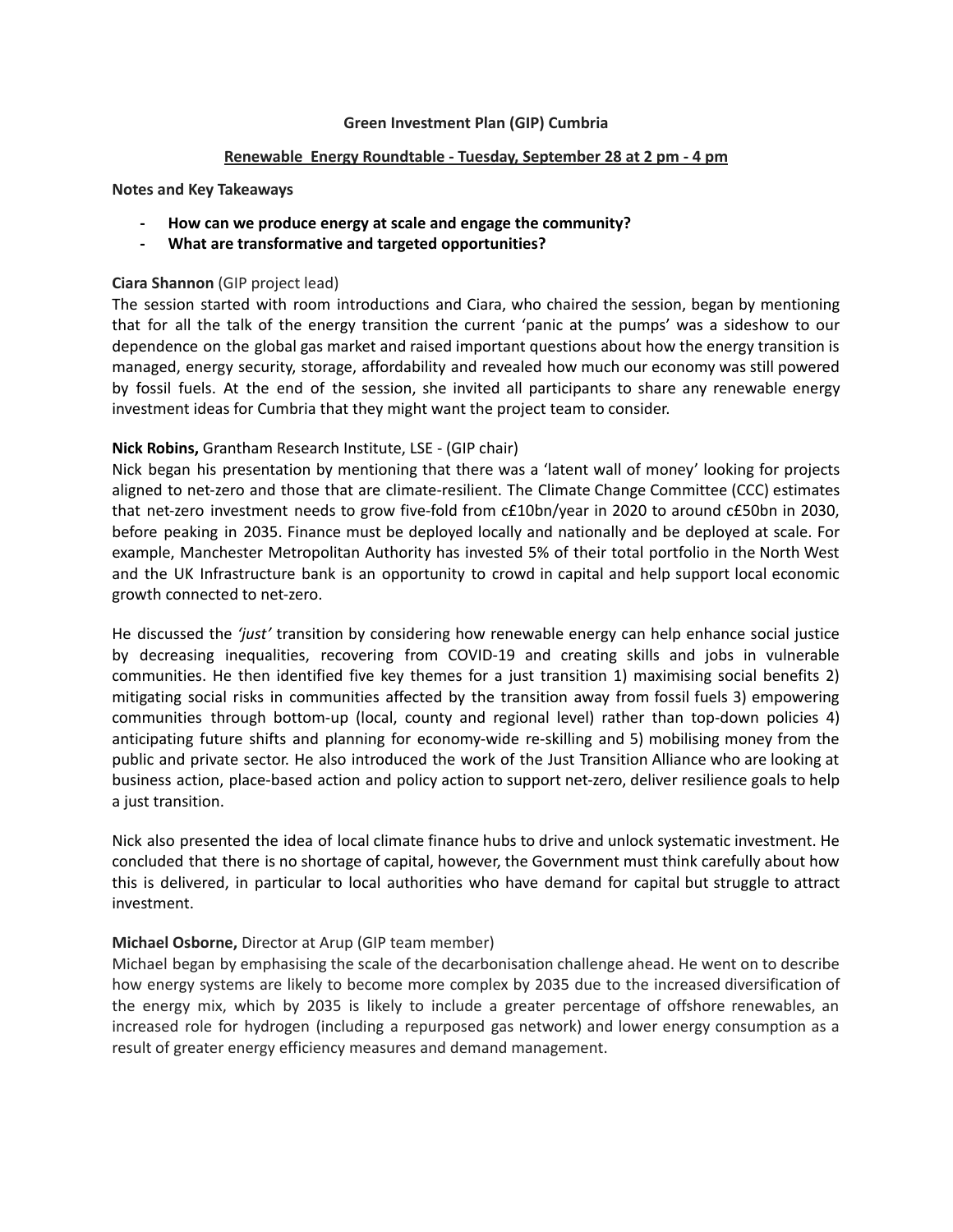Cumbria has significant potential to deliver low-carbon energy (particularly through offshore wind) for local, national and potentially international markets. The areas where he thinks there is most potential for emissions reductions are in the decarbonization of industry and transport.

Michael went on to say that a tenfold increase in offshore wind capacity is required for the UK to meet net-zero. The Crown Estates (owners of the seabed) are currently bidding for area 4 (Leasing Round 4) off the coast of Cumbria in the Irish Sea which presents an opportunity to develop a community-owned offshore wind farm proposal. This could be done jointly with a community group and a developer knowing there is a purchaser of power.

Finding green investment opportunities will require a 'coalition of the willing' - evidence of the need, leadership and multi-faceted mechanisms for support. Renewable energy, grid networks, hydrogen vectors, decarbonising industry and transport present some of the greatest opportunities for investment.

Michael also mentioned some technical barriers to scaling up renewables in Cumbria and feasibility studies will be required to understand the extent to which Cumbria has the capacity. Of particular importance is the upgrading of the grid network transmission systems (due 2027) which are currently the pinch points in the county. These will need to be improved as renewables increase.

**Helen Seagrave,** Community Energy Manager at Electricity North West -

Helen introduced Electricity North West which is the distribution network operator (DNO) for the north of England. They operate the cables, substations and associated assets which distribute energy. The company is not a supplier or seller of energy but must be engaged with when new energy demands are made (e.g. E V chargers and heat pumps). The role of Electricity North West has changed/ is changing as the energy landscape has moved from large generators flowing in one direction to homes to linking up different connections with low carbon technologies.

She presented the "Cumbrian Ring '' network which loops around the national park and has 2 points of connection with the national grid in Harker, north Cumbria and in Hutton in the south. These are the pinch points for the amount of electricity that can be connected to the grid in terms of excess generation and are being upgraded with work due to be completed in 2027. In general, the Cumbrian network is tricky to manage and connecting low carbon technologies is difficult too. Cumbria already has the most amount of distributed generation already connected - in comparison to other areas in the region and Cumbria has more energy generation than demand. Domestic properties can still connect anything they want and generations below 1 MW isn't constrained and can still be connected. Since the year 2000, there has been a 4x increase in the amount of generation and there are 813 MW currently connected. She presented the generation mix in Cumbria which is predominantly gas and wind and three-quarters of the generation connected to Cumbria is already low carbon.

The long term goal of Electricity North West is to balance energy demand and generation as more low carbon technologies are added to the system.

**Anne Chapman,** Independent Consultant (and GIP team member). Anne began by saying that the UK's first community energy project was in Cumbria - the pioneering Harlock Hill near Ulverston (1996). Anne then spoke about various community energy schemes in Cumbria including Energy4Allbased in Barrow which was founded and financed by the Baywind Community in 2002 - a co-op whose members are 30 renewable energy societies. They help communities set up a range of renewable energy schemes (initially wind). She also said that Community Energy Cumbria set up in 2015 by Phil Davies (CAfS) now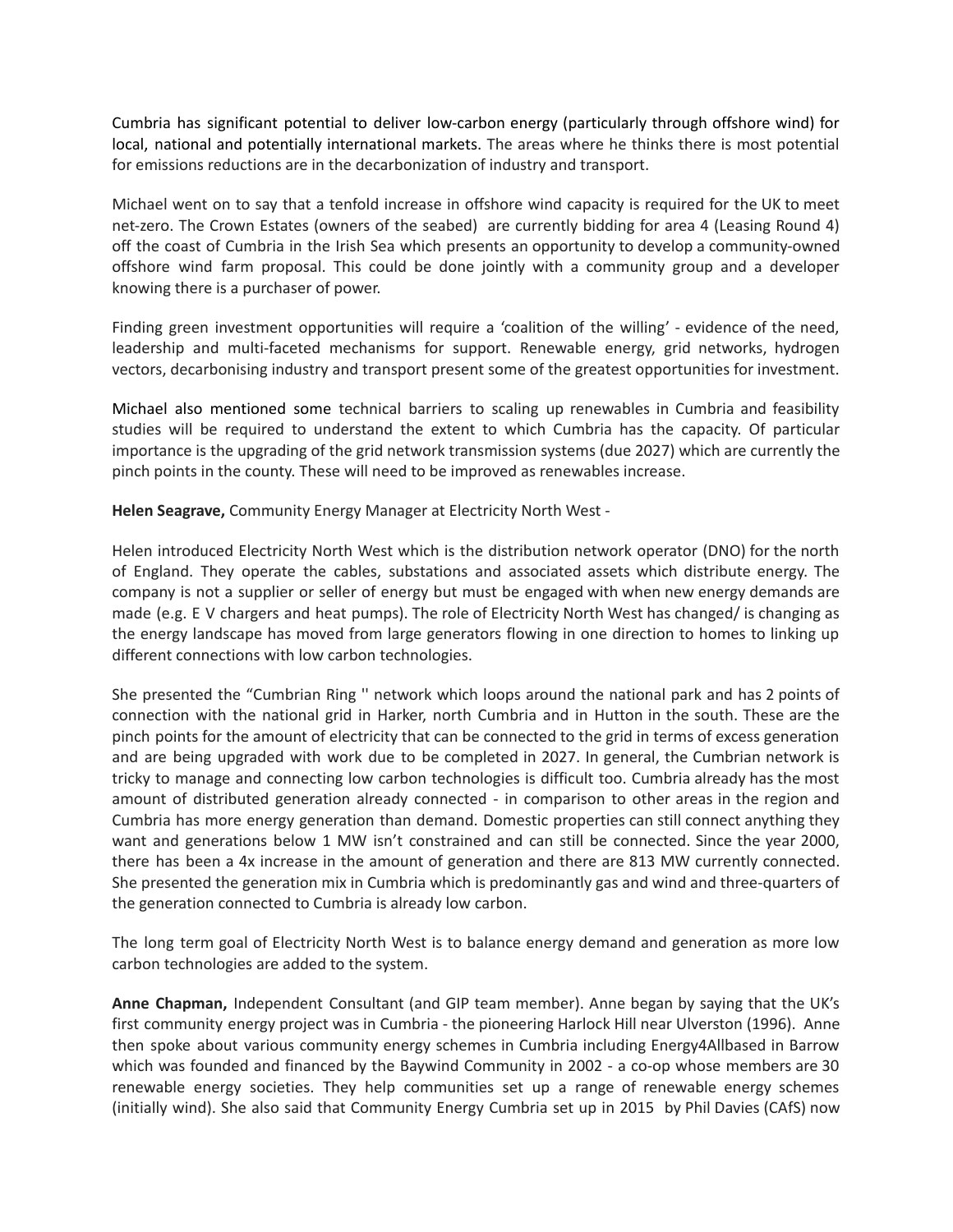has 30kW hydro from the Killington Reservoir installed by Ellergreen Hydro (based in Burneside) and a 30kW solar PV system on the roofs of the LDNPA in Kendal which was funded by a £330,000 community share offer. Further examples of community energy projects in Cumbria can be found in Anne's slides on the Green Investment Plan's website (see events page).

Anne gave an overview of some of the technicalities of Community Shares - which are withdrawable share capital issued by societies (registered by the FCA) that do not increase in capital value. The share offers are unregulated and these shares are a cross between an equity and a bond that have no recourse to the Financial Services Compensation Scheme or ombudsman service (so the cost of doing offers is low). Investors are paid share interest which must be no more than is needed to 'attract and retain the capital' and as there are no dividends and they are unregulated, they are relatively cheap. The Community Benefit societies must have an asset lock. Anne also said community shares can raise several million and investors are keen to invest in projects which will help deliver a just transition.

# **Charlotte Eddington,** Investment Director at Abundance

Charlotte gave an overview of how renewable energy projects were financed, using examples of wind and anaerobic digestion. She presented the project development curve which starts with 1) looking at the feasibility 2) looking at securing the site, securing planning and looking at grid inputs and outputs (how secure these depend on how much debt can be brought into the project) and offtake 3) the construction partners and how the risk is managed between these 5) constructing the project 6) operation. Throughout this process, the financial viability is assessed and this will dictate how much equity and debt can be bought in. Debt tends to come in the later stages.

The types of risks investors look at include; technology, feedstock, deliverability, financial robustness, regulation and the site. Financing renewables requires examining these key risks and reducing and mitigating them. If this is not possible then different financing is required. More detail is available on the slides.

Charlotte then discussed the barriers and processes for developing offshore wind farms and anaerobic digestion:

- Lack of security in relation to assets ( need strong record as technology developer supplier and operator and this is problematic) heavily dependent on project cash flows. They tend to be funded through equity and re-financed through debt.
- Project finance can be difficult for new projects as operations of AD are often problematic. This is not straightforward technology
- The only subsidies that become available are gas to grid projects. Some plants have the potential for hydrogen production.

Charlotte also presented some of the ways of generating community finance including;

- Crowdfunding
- The potential for the LA to invest in offshore wind farms and raising funds from residents
- Raising funds for a distinctive element of a project (e.g. hydrogen production from renewables)
- Investment in smaller-scale projects e.g. single turbines, Ad so that they are easier to finance
- Identifying large off-takers in a community and using that as a lever to open up community investment or involvement
- Look at opportunities for investment via the UK gov (e.g. NS&I; NIC etc) or policies that might insist on xx% of investment coming from a local community.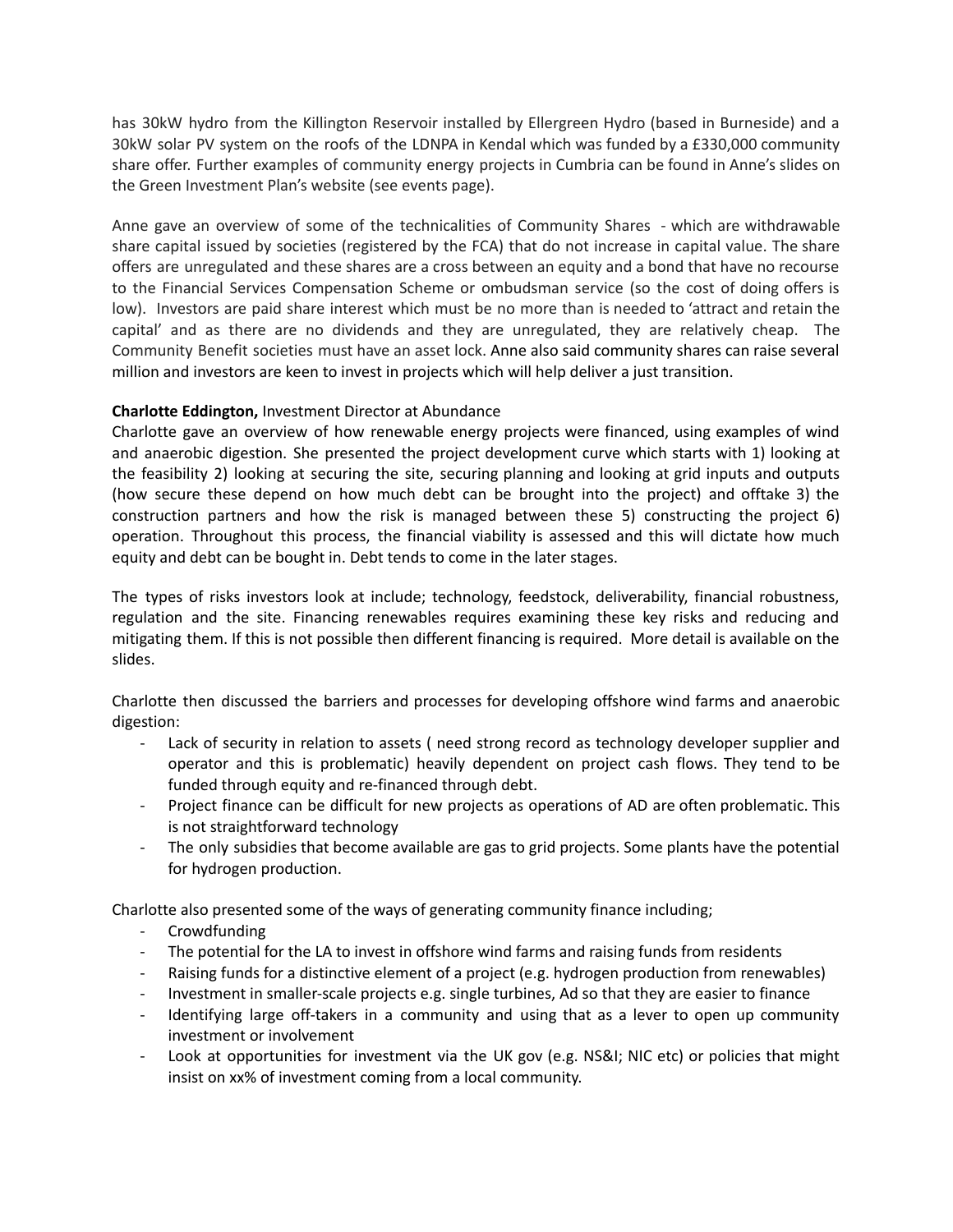Charlotte ended by saying there are *many* ways for a community to break into the renewable energy market and that the focus should always be on engagement.

## **Mark Cropper,** Chairman of James Cropper PLC:

Mark is the Chairman of a publicly listed and family-run paper business. He has set ambitious sustainability goals for the company, hoping to achieve net-zero and zero waste by 2030. Mark discussed the various approaches he was taking to increase the business' sustainability

More broadly, Mark discussed current and future trends for renewables in the industry. He noted that the success of Solar PV and Wind was attributable to government subsidies. Whilst there is significant potential for energy storage and green hydrogen to be used in industry, more support is required at the early stages to develop these technologies. Currently, there is not enough support in place from the government. Whilst the market can do some of the work, we cannot rely on it to do everything. Therefore, there is an urgent demand for further government investment in new and untested technologies until they gain traction.

#### **Key Points On The Discussion About The Proposed Community Offshore Windfarm**

- The need for early consultation with the community to increase community buy-in. The importance of willingness and leadership locally and then co-operating with a developer willing to take on the risk and sell this back to a community organisation.
- Offshore wind is a highly competitive industry. Large projects are usually bid on through auctions, which generally attract significant interest from private sector players (including energy companies, institutional investors, investment banks and corporates). For example, BP bid huge amounts for the Round 4 Leasing for their Irish Sea development. Communities have previously been outbid for offshore wind.
- Generally, wind farm developers are chosen following an auction which is often very competitive and oversubscribed and the land (sea-bed) used for offshore wind farms is owned by Crown Estates.
- The development of a community wind farm would require us to write a compelling business case to Crown Estate to get their buy-in to sell land to the community rather than other companies and could form part of an offer to crown estates to lease to a community scheme. It would also be beneficial to make this case early on in the process.
- **●** An off-shore wind farm could help with the development of transmission systems in Cumbria. If Cumbria is to scale up renewable energy generation in the next decades it will also require improvements in the transmission system. An off-shore wind farm drives investment in the transmission system and would enable further renewable energy projects to come forward.
- **●** Need to move away from binary thinking of projects as either being privately owned or community-owned - we need something in between. What is perhaps more important is the need for community benefit in the forms of profits, procurement, jobs and supply chains.
- **●** What is increasingly clear is that both community, private, third sectors and private organisations will all be needed. Crucially, there must be leaders who can get a foot in the door with the right people.
- **●** Organisations such as Energy4All have developed a unique community energy model where they could come into a community and set up a local co-op that would raise the money for the share offer to buy a share of the revenue from the wind turbines.

#### **Eight Points Discussed Generally**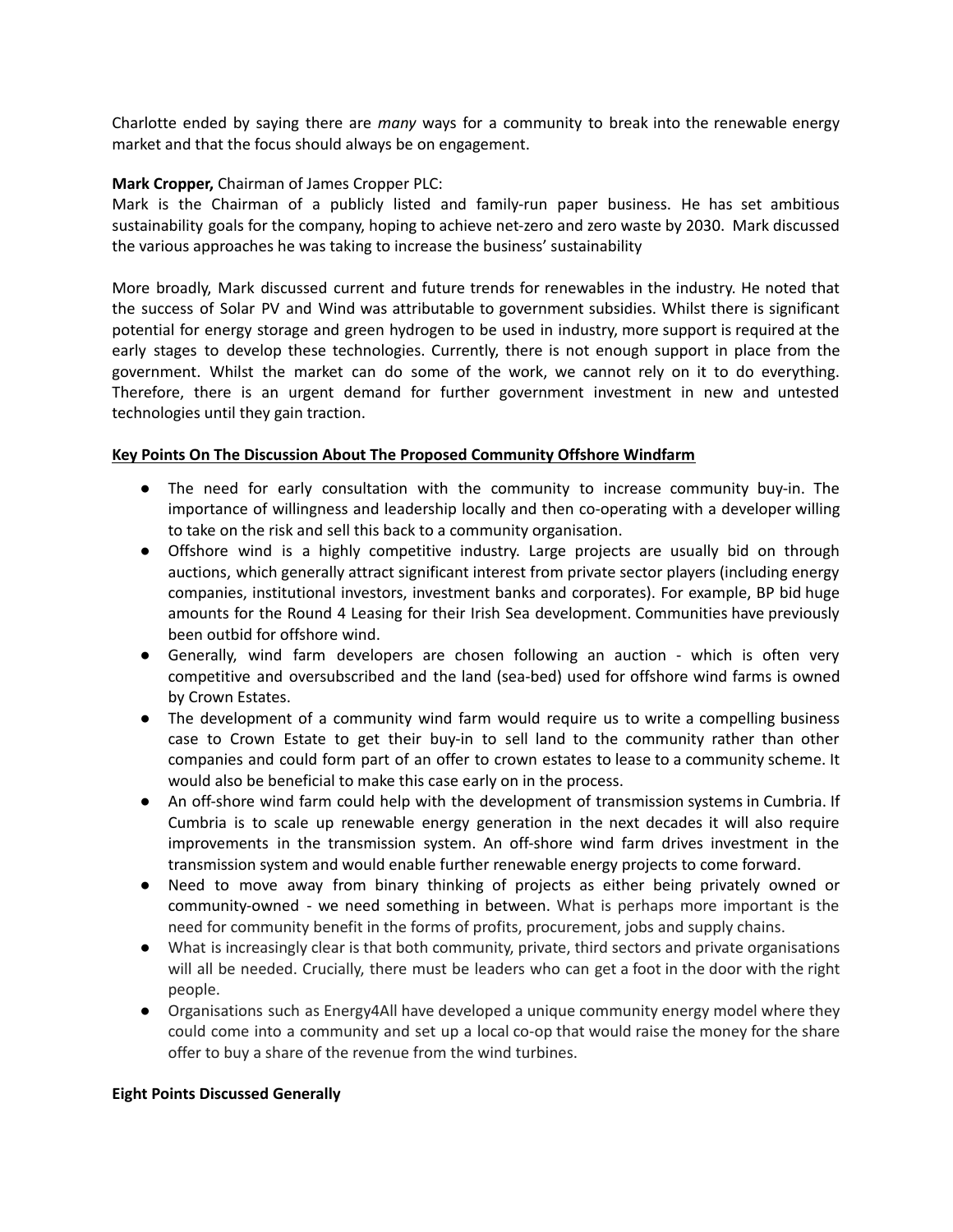## **1. Significant and Targeted Opportunities**

There is significant potential for the scale-up of renewable energy generation in Cumbria. Maximizing this potential opportunity will require a balance of both targeted and transformative projects.

#### **2. Financing is Fundamentally about Risk**

There is an interplay of debt and equity involved in renewable energy projects, the balance between the two depends on the level of risk entailed. The greater the risk, the greater the level of equity. The overall perceived risk is determined by a variety of factors. The level of risk generally reduces during the course of the project, allowing higher levels of debt to be brought in (often at lower interest rates).

#### **3. Balancing Local Energy Projects with Potential Export Opportunities**

Balancing energy between local demands and potential export opportunities is an important consideration. Local area energy plans, which are already in the pipeline and coming out with local government and LEPS, are an opportunity to balance local energy generation and potential export opportunities. Ensuring that the communities are involved presents an opportunity to make sure that revenue can be redirected into the community to deliver a just transition. Local energy plans are also an opportunity to identify funding mechanisms, particularly if government subsidies are not reliable.

# **4. Subsidies To Help Support the Development and Adoption of New Technologies Such as Hydrogen and Energy Storage**

The current competitiveness of renewable energy technologies (such as solar PV and wind) is in large part attributable to the support provided by governments (particularly Denmark) through subsidies. Whilst there is a significant opportunity for the scale-up of energy storage and green hydrogen (particularly in the industrial and transport sectors), the market needs support in the early phases of growth. As such, there is an urgent need for government investment/subsidies to facilitate the development and adoption of these new green technologies.

## **5. The Importance of Creating an Energy Portfolio**

Locally, Burneside is a good example of a local level community energy 'portfolio' as the energy projects there have been developed using multiple energy sources. Mark Cropper discussed how Croppers has been involved with the Burneside scheme and is currently considering developing net-zero community housing in the community that could link with community energy and supply.

## **6. Abundant Finance Opportunities Versus A Shortage of Projects**

A few participants mentioned the importance of closing the gap between the 'latent' wall of money and the shortage of projects. However, one problem is finding willing partners that will provide assets (e.g. buildings or land to install solar panels or wind turbines). Not enough project ideas are being proposed and there need to be more local authorities going to community groups or third parties (e.g. Abundance and Triodos) and proposing projects which need community finance and could deliver community benefit.

## **7. Opportunities in the Reorganisation of Local Government**

The reorganisation of local government in Cumbria might be a potential barrier as it will be difficult to find willingness and leadership to explore offshore wind at the current time. Others also saw this reorganisation as a big opportunity to make much-needed changes.